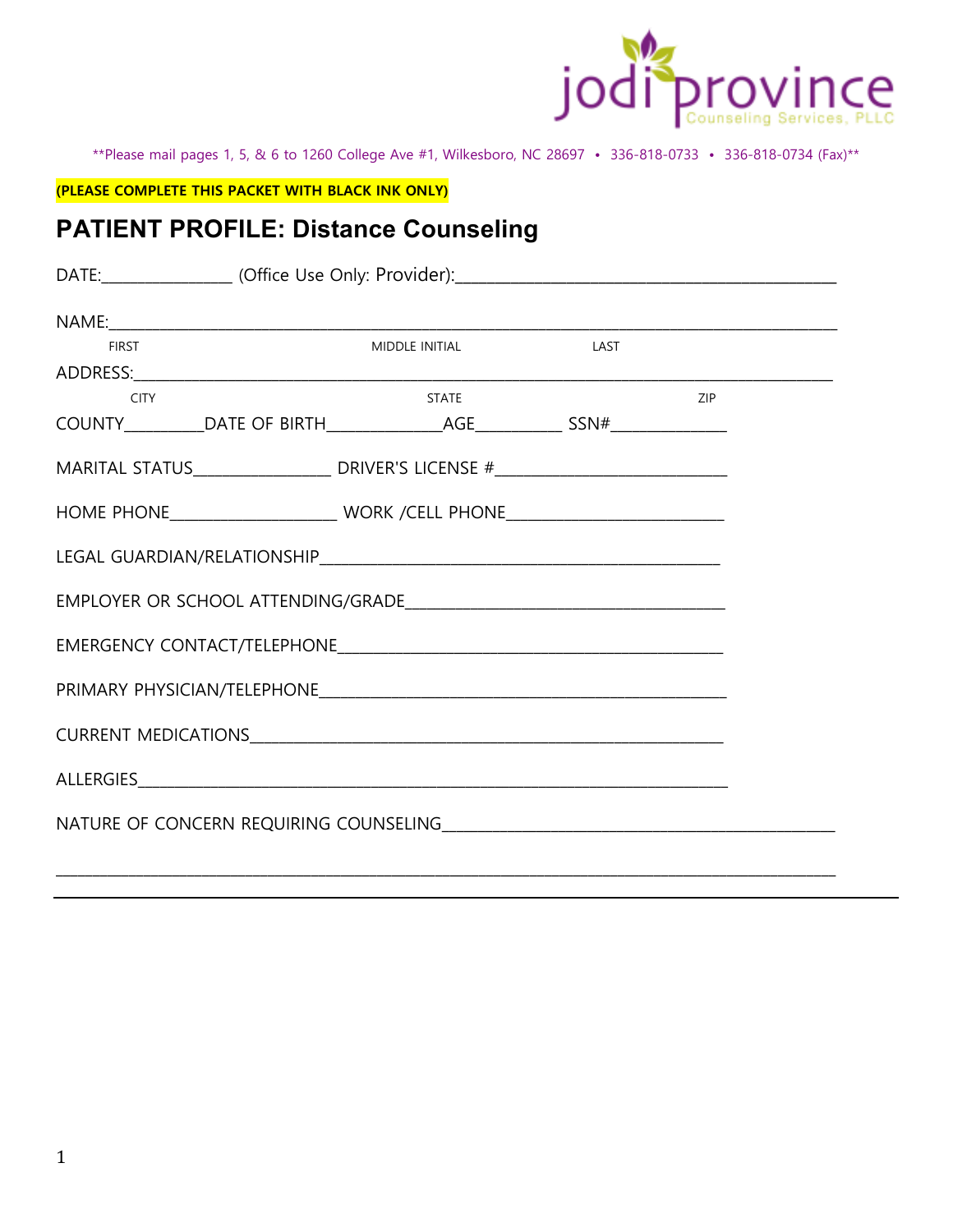

### **1 OF 3 INFORMED CONSENT** (Patient/Guardian: keep pages 2,3,4)

TIME COMMITMENT: Today's appointment will either be 1 hour or 30 minutes in length. We realize that starting counseling is a major decision and you may have many questions. This document, along with the HIPPA Information form, strives to inform you of our policies, State and Federal Laws, and your rights. If you have other questions or concerns, please ask and we will try our best to give you all the information you need. Understand that the laws that protect privacy and the confidentiality of medical information also apply to your therapeutic relationship through distance counseling. The Healthcare information laws outlined in HIPAA apply.

EMERGENCIES: If an emergency situation for which the client or their guardian feels immediate attention is necessary, please contact your counselor via their cell phone number. However, if your counselor is unavailable, you may call the office number to obtain contact info for Jodi or Kenneth Province. If no contact can be made the client or guardian understands that they are to contact 911 or visit a local emergency room for services as a last resort, or mobile crisis at 877-492-2785 or 336-838-9936. This agency will follow those emergency services with standard counseling and support to the client or the client's family.

RISKS AND BENEFITS: Please note there are risks and benefits to counseling. These will be discussed with you today as it relates to your case specifically. Alternative methods to treatment may also be discussed today. Each licensure board has a grievance process or system. If you wish to make a grievance, please contact the appropriate licensure board to file a complaint.

CONFIDENTIALITY: Your verbal communication and clinical records are strictly confidential except for: a) information (diagnosis and dates of service) shared with your insurance company to process your claims, b) information you and/or your child or children report about physical or sexual abuse; then, by North Carolina State Law, your counselor is obligated to report this to the Department of Social Services, as well as any report that c) you the client have an infectious disease that you will intentionally spread to harm others d) where you sign a release of information to have specific information shared and e) if you provide information that informs your counselor that you are in danger of harming yourself or others f) information necessary for case supervision or consultation and g) or when required by law/court order.

APPOINTMENTS, PROFESSIONAL FEES, AND CANCELLATIONS: Appointments fee options for distance counseling: 4/30 minute sessions monthly for \$100 or 2/1 hour sessions monthly for \$100. Other services including report writing, telephone conversations longer than 10 minutes, attendance and meetings with other professionals, court appearances/involvement, etc. can be charged at hourly rates, \$100 per hour. A \$100 up-front fee is charged for any court appearances. Letter/report fees: \$45.

No insurance is billed for distance counseling.

By submitting your payment, you are acknowledging informed consent. Should you have any questions or concerns about this, please ask. We are happy to explain and want you to be comfortable.

By subscribing to the distance counseling plan, you agree to Jodi Province Counseling Services, PLLC pricing terms. Your plan will automatically renew until you cancel. You may cancel at any time. You cancel by telling your therapist and they will process that for you.

You understand that payment must be made for the services on the first of the month. If later than the fifth of the month a 20% late fee will be required for continued services.

If your account has not been paid for 60 days and arrangements for payment have not been agreed upon, we have the option of using legal means to secure payment.

This may involve but not be limited to hiring a collection agency or going through small claims court. If that were necessary you will be responsible for all cost of litigation including attorney's fees. In most collection situations the only information released would be the client's name and address, nature of services provided, and the amount due. We sincerely appreciate your cooperation and at any time you have any questions regarding fees, balances or payments please feel free to ask.

Private Practice Social Media Policy: By signing below (page 5) you acknowledge that we may we contact you at the numbers you provided on your patient profile.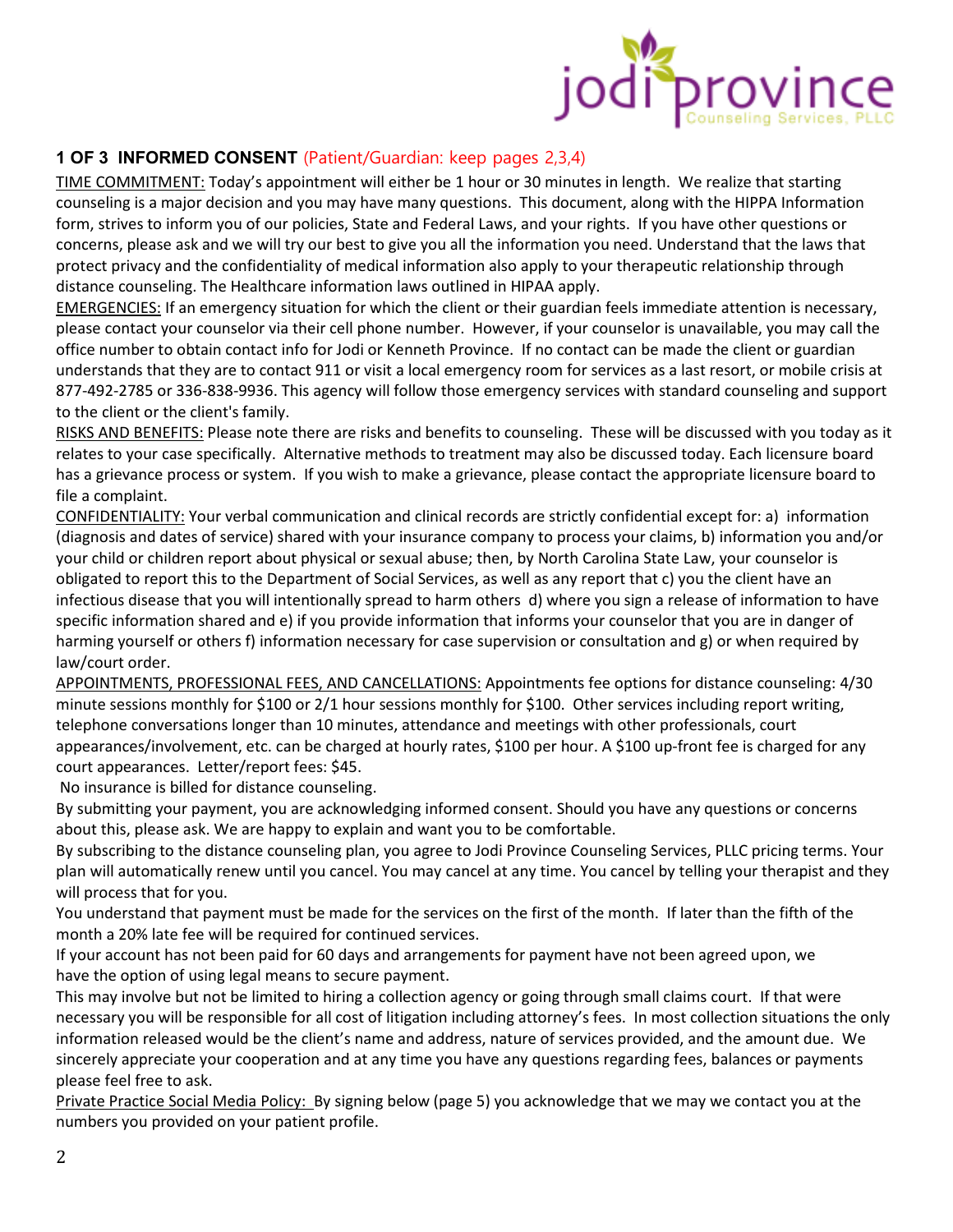

#### **2 OF 3 Informed Consent** (Patient/Guardian: keep pages 2,3,4)

This also allows us to leave you a message at these numbers from our office. You also consent to allow us to contact you via your email.

This section outlines our office policies related to use of Social Media. Please read it to understand how we conduct ourselves on the Internet as mental health professionals and how you can expect us to respond to various interactions that may occur between us on the Internet. If you have any questions about anything within this document, we encourage you to bring them up when we meet. As new technology develops and the Internet changes, there may be times when we need to update this policy. If so, we will notify you in writing of any policy changes and make sure you have a copy of the updated policy.

Friending: We do not accept friend or contact requests from current or former clients on any social networking site (Facebook, LinkedIn, etc). We believe that adding clients as friends or contacts on these sites can compromise your confidentiality and our respective privacy. It may also blur the boundaries of our therapeutic relationship. If you have questions about this, please bring them up when we meet and we can talk more about it.

Fanning: As of May 2015, we have deleted our professional Facebook Page after concluding that the potential risks of maintaining such a Page outweigh any potential gains. Some therapists keep a Facebook Page for their private or professional use. They may allow people to share their blog posts and practice updates with other Facebook users. You are welcome to view www.jodiprovincecs.com. However, in regards to blogs or post, we do not accept clients as Fans of this Page. We believe having clients as Facebook Fans creates a greater likelihood of compromised client confidentiality and feel it is best to be explicit to all who may view my list of Fans to know that they will not find client names on that list. In addition, the American Psychological Association and ACA Ethics Code prohibits our soliciting testimonials from clients. We feel that the term "Fan" comes too close to an implied request for a public endorsement of this practice. Following: If we publish a blog on our website or any other social media and if you use an easily recognizable name on Twitter (for example) and we happen to notice that you've followed us there, we may briefly discuss it and its potential impact on our working relationship. Our primary concern is your privacy. If you share this concern, there are more private ways to follow us on Twitter (such as using an RSS feed or a locked Twitter list), which would eliminate your having a public link to a therapist's content. Note, we will not follow you back.

In addition, viewing your online activities without your consent and without our explicit arrangement towards a specific purpose could potentially have a negative influence on our working relationship. If there are things from your online life that you wish to share with me, please bring them into our sessions where we can view and explore them together, during the therapy hour.

Interacting: Please do not use SMS (mobile phone text messaging) or messaging on Social Networking sites such as Twitter, Facebook, or LinkedIn to contact us. These sites/lines are not secure and we will not read these messages. Do not use Wall postings, @replies, or other means of engaging with us in public online if we have an already established client/therapist relationship. Engaging with us this way could compromise your confidentiality. It may also create the possibility that these exchanges become a part of your legal medical record and will need to be documented and archived in your chart. If you need to contact us between sessions, the best way to do so is by phone. 336-818-0733 or 336-526-0073 for quick, administrative issues such as changing appointment times.

Use of Search Engines It is NOT a regular part of our practice to search for clients on Google or Facebook or other search engines. Extremely rare exceptions may be made during times of crisis. If we have a reason to suspect that you are in danger and you have not been in touch with us via our usual means, coming to appointments, phone, or email (if consented to), there might be an instance in which using a search engine (to find you, find someone close to you, or to check on your recent status updates) becomes necessary as part of ensuring your welfare. These are unusual situations and if we ever resort to such means, we will fully document it and discuss it with you when we next meet.

Google Reader: We do not follow current or former clients on Google Reader and we do not use Google Reader to share articles. If there are things you want to share with us that you feel is relevant to your treatment whether they are news items or things you have created, we encourage you to bring these items of interest into our sessions.

Business Review Sites: You may find our counseling practice on sites such as Yelp, Healthgrades, Yahoo Local, Bing, or other places which list businesses. Some of these sites include forums in which users rate their providers and add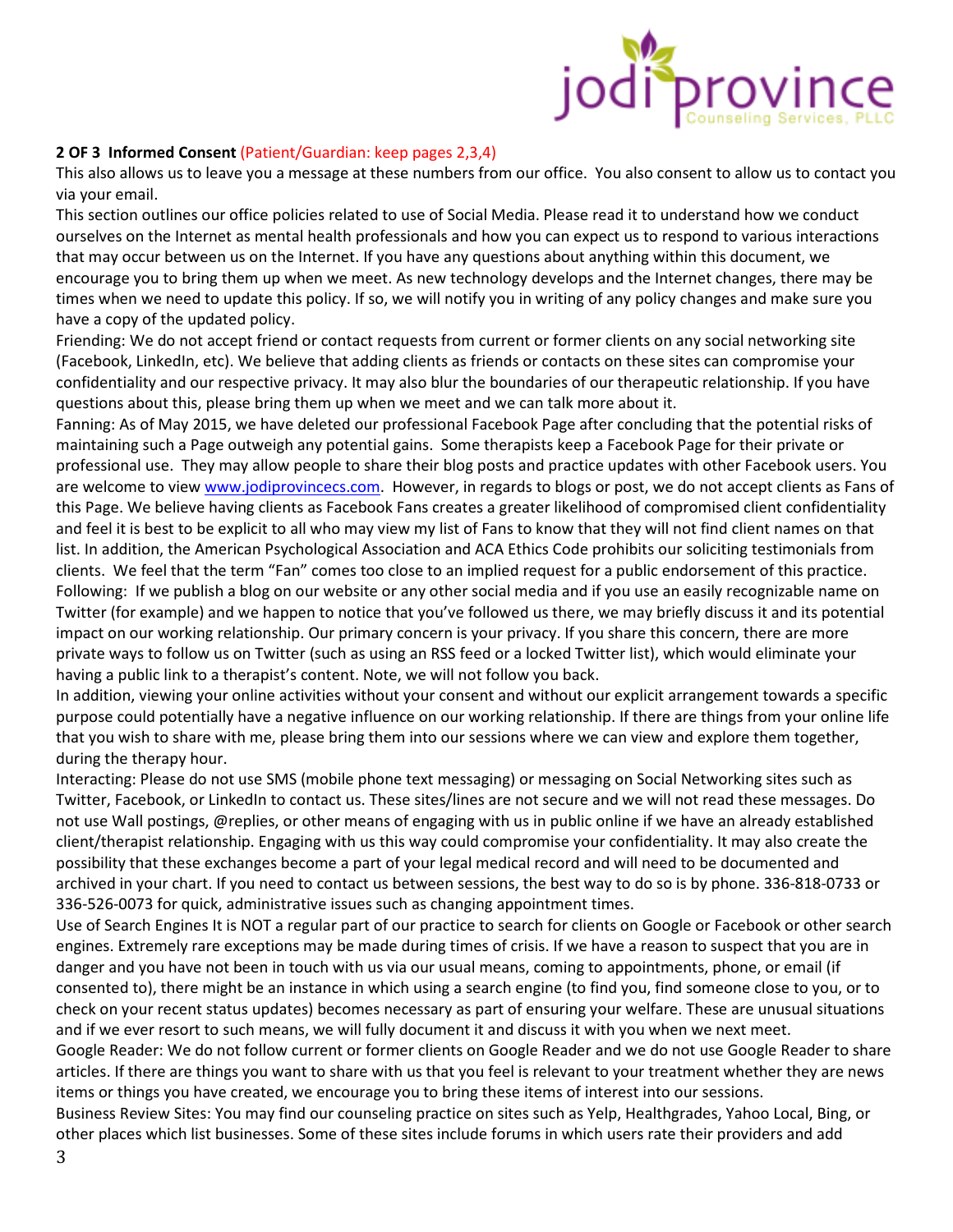

#### **3 OF 3 Informed Consent** (Patient/Guardian: keep pages 2,3,4)

reviews. Many of these sites comb search engines for business listings and automatically add listings regardless of Social Media Policy whether the business has added itself to the site. If you should find our listing on any of these sites, please know that my listing is NOT a request for a testimonial, rating, or endorsement from you as my client. Of course, you have a right to express yourself on any site you wish. But due to confidentiality, we cannot respond to any review on any of these sites whether it is positive or negative.

We urge you to take your own privacy as seriously as we take our commitment of confidentiality to you. You should also be aware that if you are using these sites to communicate indirectly with us about your feelings about our work, there is a good possibility that we may never see it. If we are working together, we hope that you will bring your feelings and reactions to our work directly into the therapy process. This can be an important part of therapy, even if you decide you and your counselor or clinician are not a good fit. None of this is meant to keep you from sharing that you are in therapy wherever and with whomever you like. Confidentiality means that we cannot tell people that you are a client and we will follow our Ethics Code. But you are more than welcome to tell anyone you wish about your therapy or how you feel about the treatment, in any forum of your choosing. If you do choose to write something on a business review site, we hope you will keep in mind that you may be sharing personally revealing information in a public forum. We urge you to create a pseudonym that is not linked to your regular email address or friend networks for your own privacy and protection. If you feel we have done something harmful or unethical and you do not feel comfortable discussing it with your counselor, you can always contact the Board of Counseling for NC, which oversees licensing, and they will review the services we have provided. P.O. Box 77819, Greensboro, NC 27417.

Email and telephone: By signing our informed consent, you acknowledge and are giving us permission to email you regarding any need in your counseling as an active or inactive/closed client. You are acknowledging that email is not completely secure or confidential. If you choose to communicate with us by email, be aware that all emails are retained in the logs of your and our Internet service providers. While it is unlikely that someone will be looking at these logs, they are, in theory, available to be read by the system administrator(s) of the Internet service provider. You should also know that any emails we receive from you and any responses that we send to you become a part of your legal record. You agree that we may call you at the number(s) you provided and allow us to leave a message at this number

 Thank you for taking the time to review my Social Media Policy. If you have questions or concerns about any of these policies and procedures or regarding our potential interactions on the Internet, do bring them to your clinician's attention so that we can discuss them.

SCHEDULED APPOINTMENTS: Please be respectful of our time. If you must reschedule or cancel, please phone 24 hours in advance in order not to be charged for the session. A pattern of missed appointments will lead to additional charges that are not covered by insurance and may result in an end to treatment. Three no-shows (or failure to cancel without 24 hours notice) will result in termination of services at the discretion of your counselor. By signing our informed consent you acknowledge the following: You may be charged \$50 for sessions missed or cancelled with less than 24 hours notice. These fees are not covered by insurance and payment will be required prior to any further services being provided. All clients with three no-shows/failure to cancel within 24 hours can be terminated with this agency. Informed consent continues throughout therapy. You are always welcome to ask questions and voice concerns. We are here to make sure you understand and feel confident in your choices.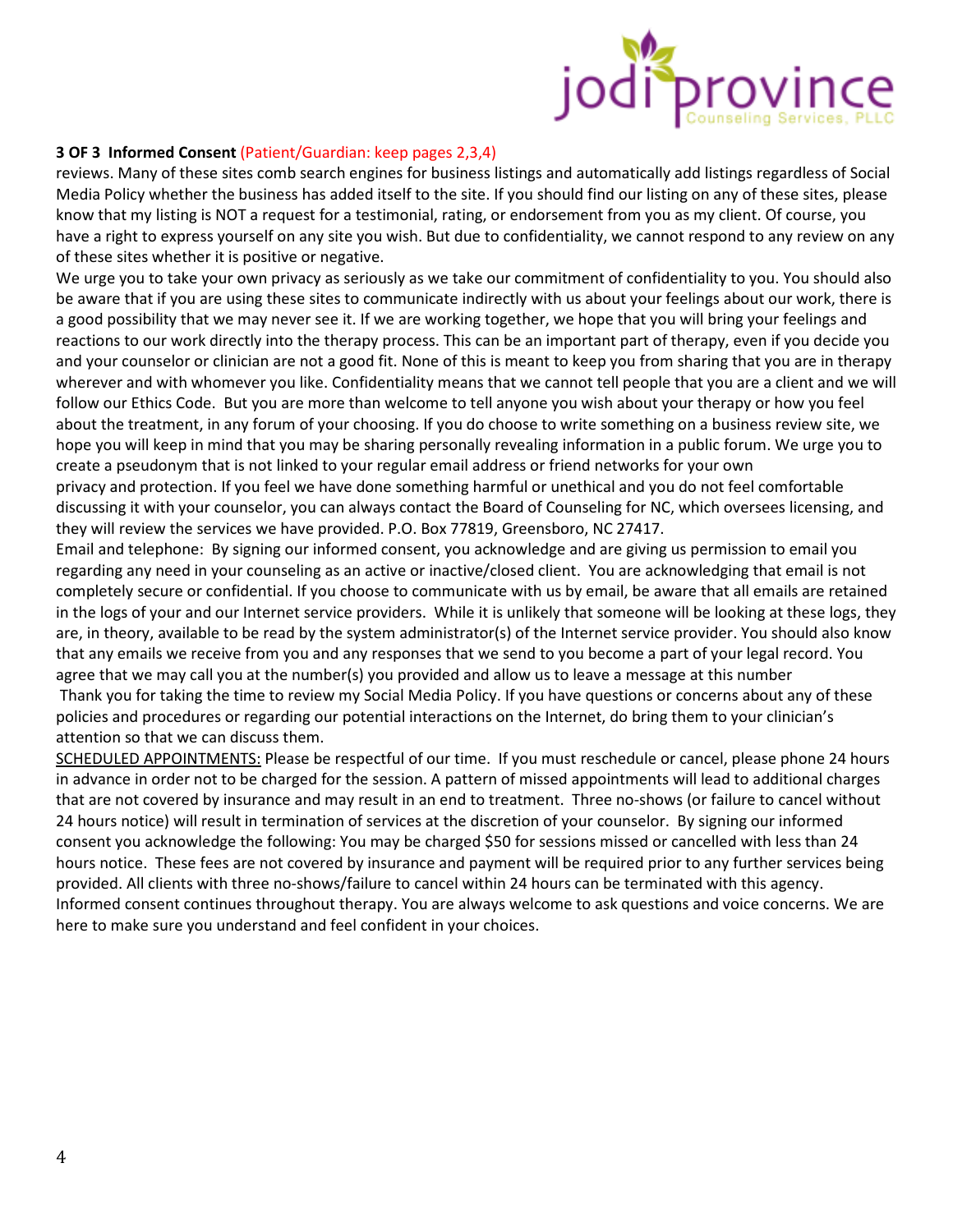

# **Acknowledgement of Informed Consent & Acknowledgement of receipt of "Client Rights and HIPAA Information"**

Your signature acknowledges that you have reviewed "Client Rights and HIPPA Information" and understand the information therein. These are available for you in the patient portal and/or at www.jodiprovinceccs.com. Your signature acknowledges your agreement with our Informed consent.

| Signature of client or guardian | Date |  |
|---------------------------------|------|--|
| <b>Signature of Clinician</b>   | Date |  |

#### **CONSENT FOR TREATMENT OF CHILDREN OR ADOLESCENTS:**

**\_\_\_\_\_\_\_\_\_\_\_\_\_\_\_\_\_\_\_\_\_\_\_\_\_\_\_\_\_\_\_\_\_\_\_\_\_\_\_\_\_\_\_\_\_\_\_\_\_\_\_\_\_\_\_\_\_\_\_\_\_\_\_\_\_\_\_\_\_\_\_\_\_\_** 

I/We consent that \_\_\_\_\_\_\_\_\_\_\_\_\_\_\_\_\_\_\_\_\_\_\_\_\_\_\_\_\_\_\_\_\_\_\_\_\_\_\_\_\_\_\_ (minor's name) may be treated as a client at Jodi Province Counseling Services, PLLC. Please be aware that the law may provide parents/guardians the right to examine treatment records. It is our policy to provide parents/guardians access to information about treatment. However we also ask parents/guardians to trust us and allow us to keep your confidences on specific information and we will provide them with general information about your treatment sessions. At times it may be necessary to schedule appointments during school hours. We ask for your cooperation to provide the timeliest treatment for you and your children.

**Signature of client or guardian Date**